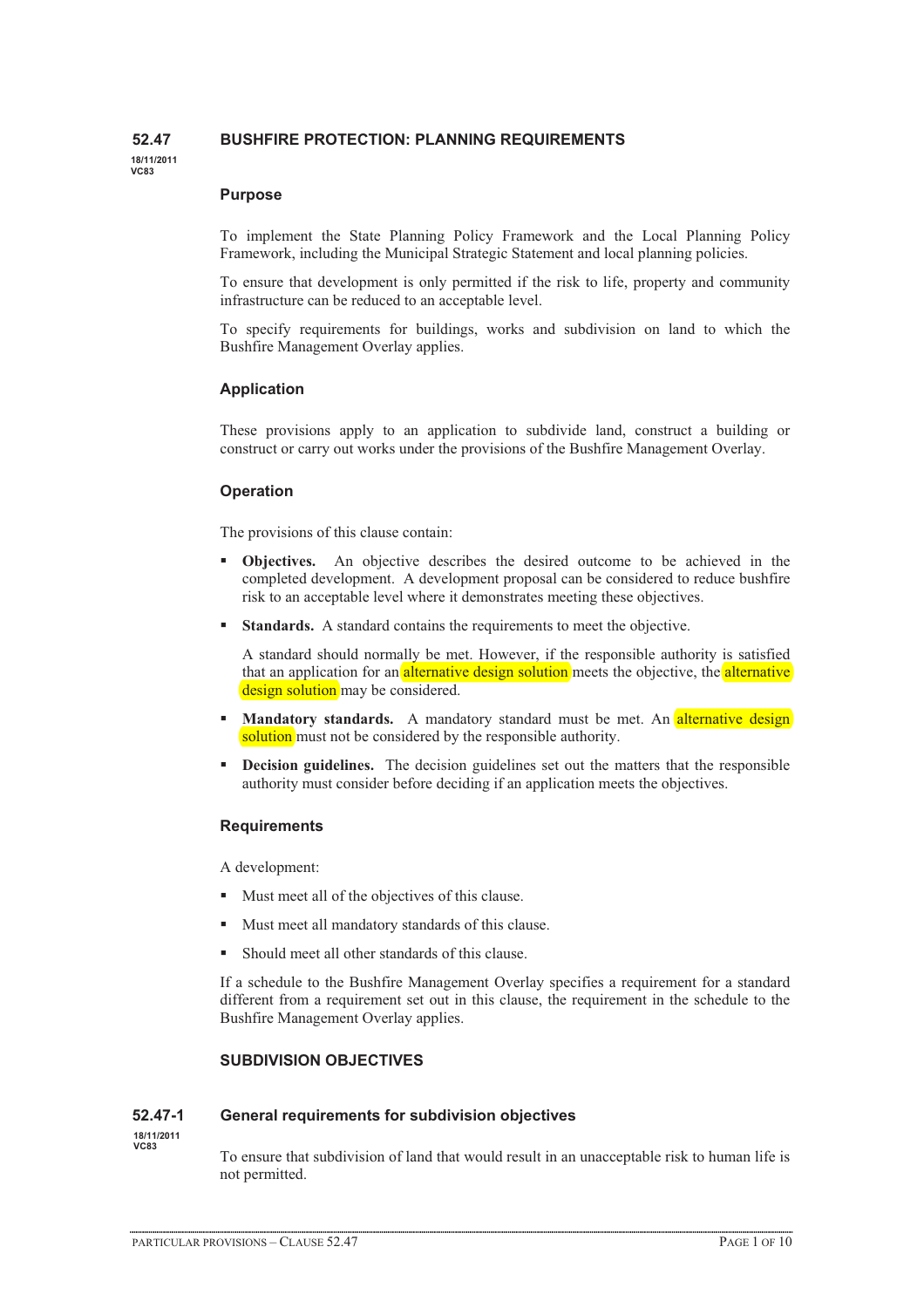To ensure that all lots created are capable of:

- **Achieving an appropriate level of defendable space.**
- Providing an adequate supply of water to facilitate fire fighting and property protection during and after the passage of a bushfire.
- Providing safe access to properties for emergency and other vehicles at all times.

### **Standard BF1**

All lots created should be capable of providing:

- Appropriate defendable space based on the zoning of the land and likely future uses.
- - Static water supply and access to this water supply which meet the requirements of the relevant fire authority.
- Access and egress which meet the requirements of the relevant fire authority.

For subdivisions of ten lots or more, the need for a perimeter road to be provided adjoining the bushfire hazard for fire fighting purposes should be considered.

#### **Decision guidelines**

Before deciding on an application the responsible authority must consider:

- - Whether a proposed lot would be capable of achieving an appropriate level of defendable space.
- - Whether the water supply and water access requirements of the standard and the relevant fire authority have been met.
- - Whether the access and egress requirements of the standard and the relevant fire authority have been met.

#### **52.47-2 Subdivision requirements for residential lots objective**

**18/11/2011 VC83**

To ensure that any lot created on which a single dwelling may be developed is provided with essential bushfire protection measures at the subdivision stage.

This objective applies to subdivision which creates a lot for residential development in Residential 1 Zone, Residential 2 Zone, Residential 3 Zone, Low Density Residential Zone, Mixed Use Zone, Township Zone, Rural Living Zone, Green Wedge A Zone, Comprehensive Development Zone or Priority Development Zone.

# **Standard BF2**

Each lot must contain:

- - A static water supply and access to this water supply which meet the requirements of the relevant fire authority.
- Access and egress arrangements which meet the requirements of the relevant fire authority.
- - Defendable space for the construction of a single dwelling to a BAL of 19 or less with reference to Table 1 of Standard BF6.1 for a subdivision of 10 lots or more.
- **•** Defendable space for the construction of a single dwelling to a BAL of 29 or less with reference to Table 1 of Standard BF6.1 for a subdivision of less than 10 lots.
- - Building envelope and a defendable space envelope that give effect to the required defendable space and BAL.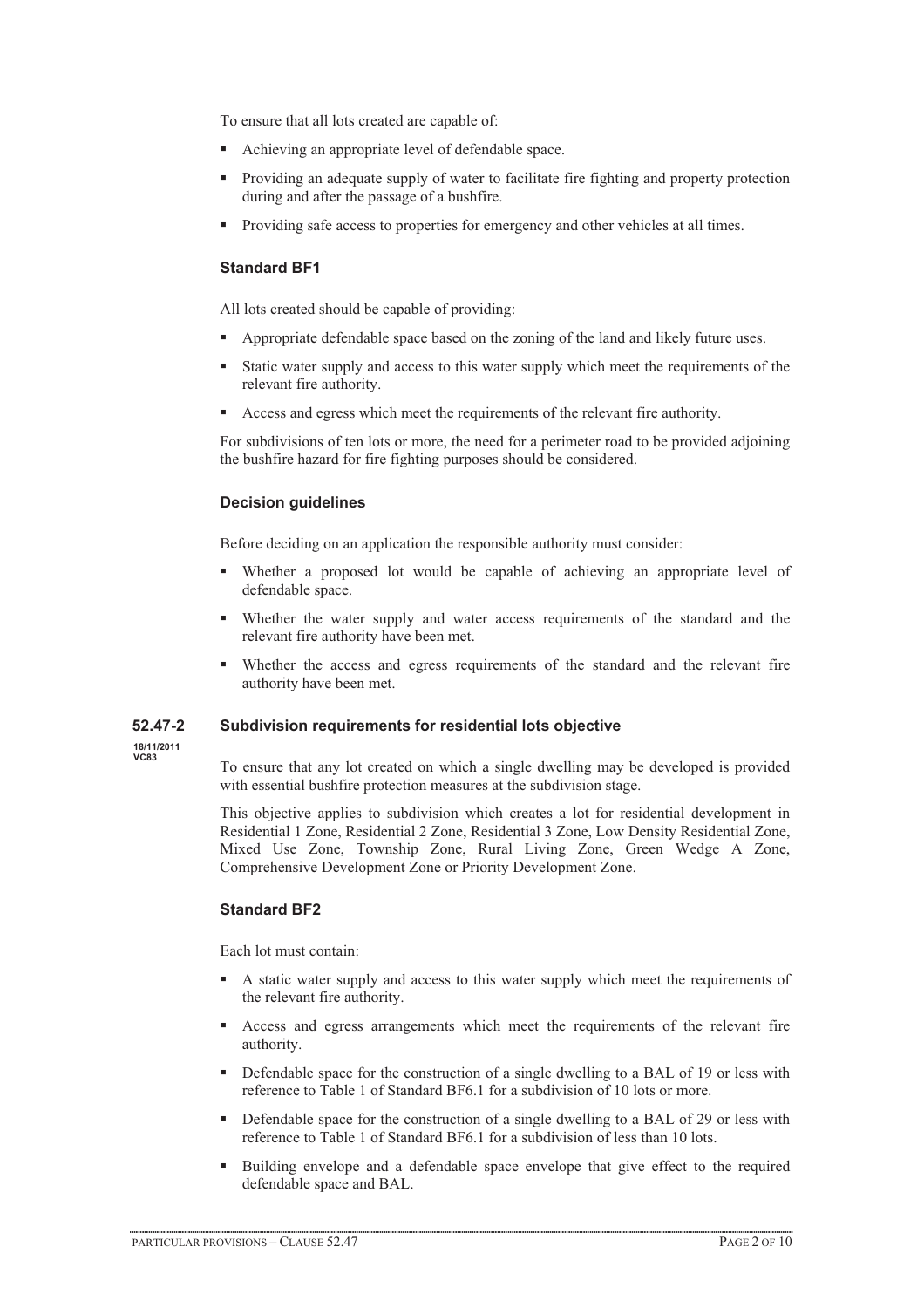### **Decision guidelines**

- Before deciding on an application the responsible authority must consider the need for any planning permit issued to contain requirements for defendable space, appropriate BAL, water supply requirements and access arrangements for each new residential lot created.

# **LOCATION, LAYOUT AND SITING OBJECTIVES**

## **52.47-3 Location objective**

**18/11/2011 VC83**

To ensure that development is located and sited so that it does not increase the risk to life, property and community infrastructure from bushfire.

## **Standard BF3**

Development should avoid locations where the risk to life, property and community infrastructure from bushfire cannot be reduced to an acceptable level through bushfire protection measures.

## **Decision guidelines**

Before deciding on an application the responsible authority must consider:

- - The characteristics of the bushfire hazard including the type, area and location of vegetation.
- - The topography of the land and its potential impact on the intensity and severity of bushfire.
- -The likely bushfire behaviour at both the local and broader scale.
- -Access and egress both to the site and within the site.
- -The proximity of the site to established urban or township areas.
- - The impact of bushfire protection objectives under the Bushfire Management Overlay and any schedule to the overlay on the level of risk.

### **52.47-4 Siting and layout objective**

**18/11/2011 VC83**

To ensure that the siting and layout of development reduces the risk to life, property and community infrastructure from bushfire to an acceptable level and prioritises the protection of human life.

# **Standard BF4**

The siting and layout of development should:

- - Minimise the bushfire risk having regard to slope, access, aspect, orientation and vegetation.
- Avoid or minimise the removal of vegetation.
- -Site new buildings as far from the bushfire hazard as practicable.
- - Minimise the need for long access and egress routes through areas of bushfire hazard and locate habitable buildings as close as practicable to property entrances.
- -Provide safe access and egress for emergency services.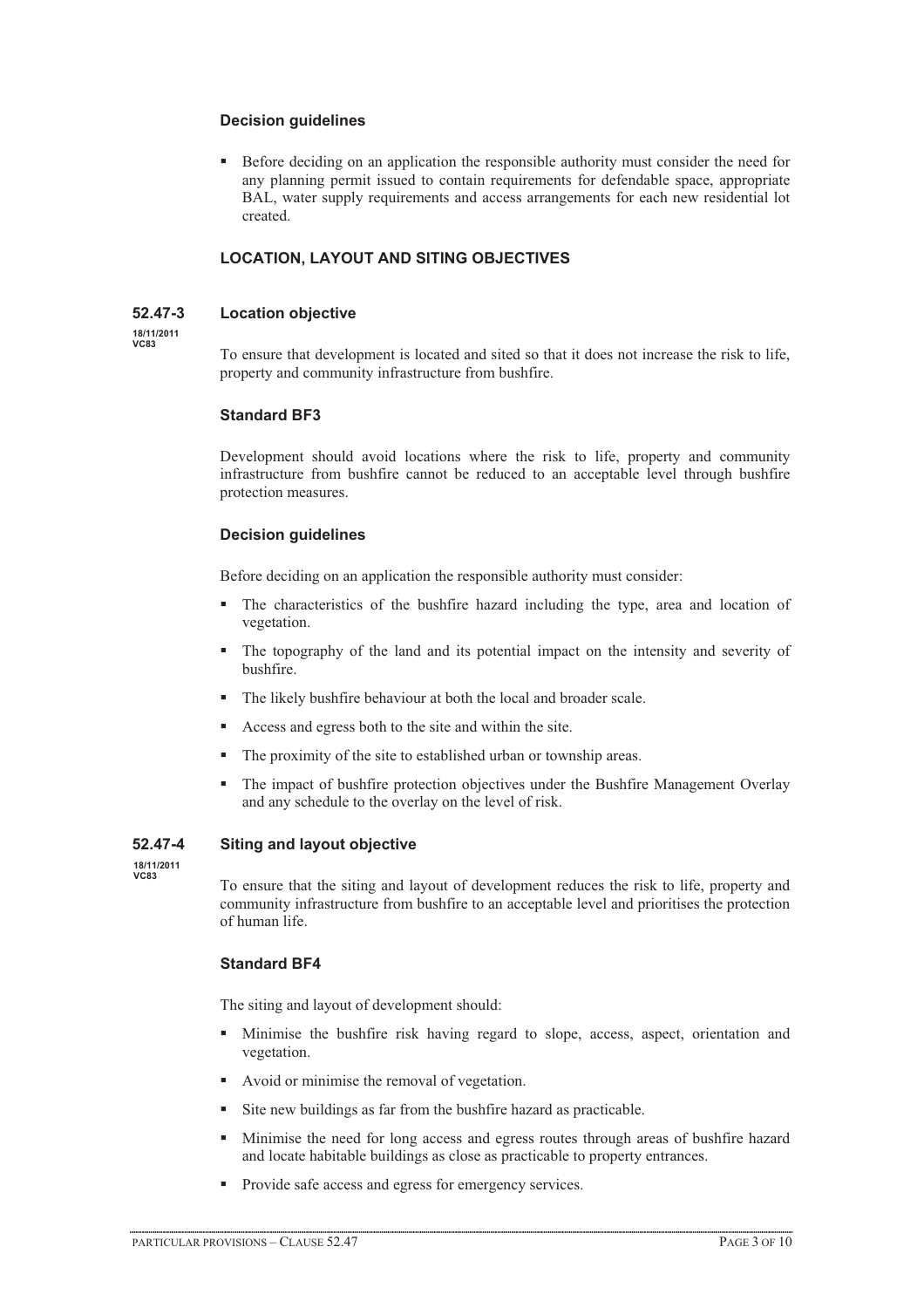### **Decision guidelines**

Before deciding on an application the responsible authority must consider:

- - Reasonable siting options which may be available to achieve acceptable bushfire protection through the siting of development.
- - Whether acceptable bushfire protection has been achieved through the siting and layout of the development.

# **BUSHFIRE PROTECTION MEASURES OBJECTIVE**

### **52.47-5 Bushfire protection measures objective**

**18/11/2011 VC83**

To ensure that bushfire protection measures required by this clause are implemented and maintained in perpetuity.

### **Mandatory Standard BF5**

Bushfire protection measures proposed by the applicant and required by this clause can be practically implemented and maintained in conjunction with the ongoing use of the land.

The location, type and layout of proposed landscaping, revegetation or any native vegetation off-set does not increase the bushfire risk to the proposed development or the adjacent area.

Bushfire protection measures required by the standards in this clause are implemented regardless of other bushfire protection measures which may be provided, including private bushfire shelters, community shelters and the presence of other places of last resort.

### **Decision guidelines**

Before deciding on an application the responsible authority must consider whether the objective of this clause is met.

# **BUILDINGS AND DEFENDABLE SPACE OBJECTIVES**

# **52.47-6 Defendable space for dwellings and dependent person's units objective**

**18/11/2011 VC83**

To ensure that the construction of a dwelling or dependent person's unit has regard to the nature of the bushfire hazard of the site and surrounding area and that the necessary area of defendable space is provided.

This objective only applies to an application to construct or extend a dwelling or dependent person's unit.

### **Mandatory Standard BF6.1**

Defendable space and construction requirements must be calculated:

- - In accordance with the requirements of the Building Act 1993 but substituting Table 1 to this clause for Table 2.4.2 in AS3959 Construction of buildings in bushfire prone areas (Standards Australia), or
- Using an alternative method to the satisfaction of the relevant fire authority.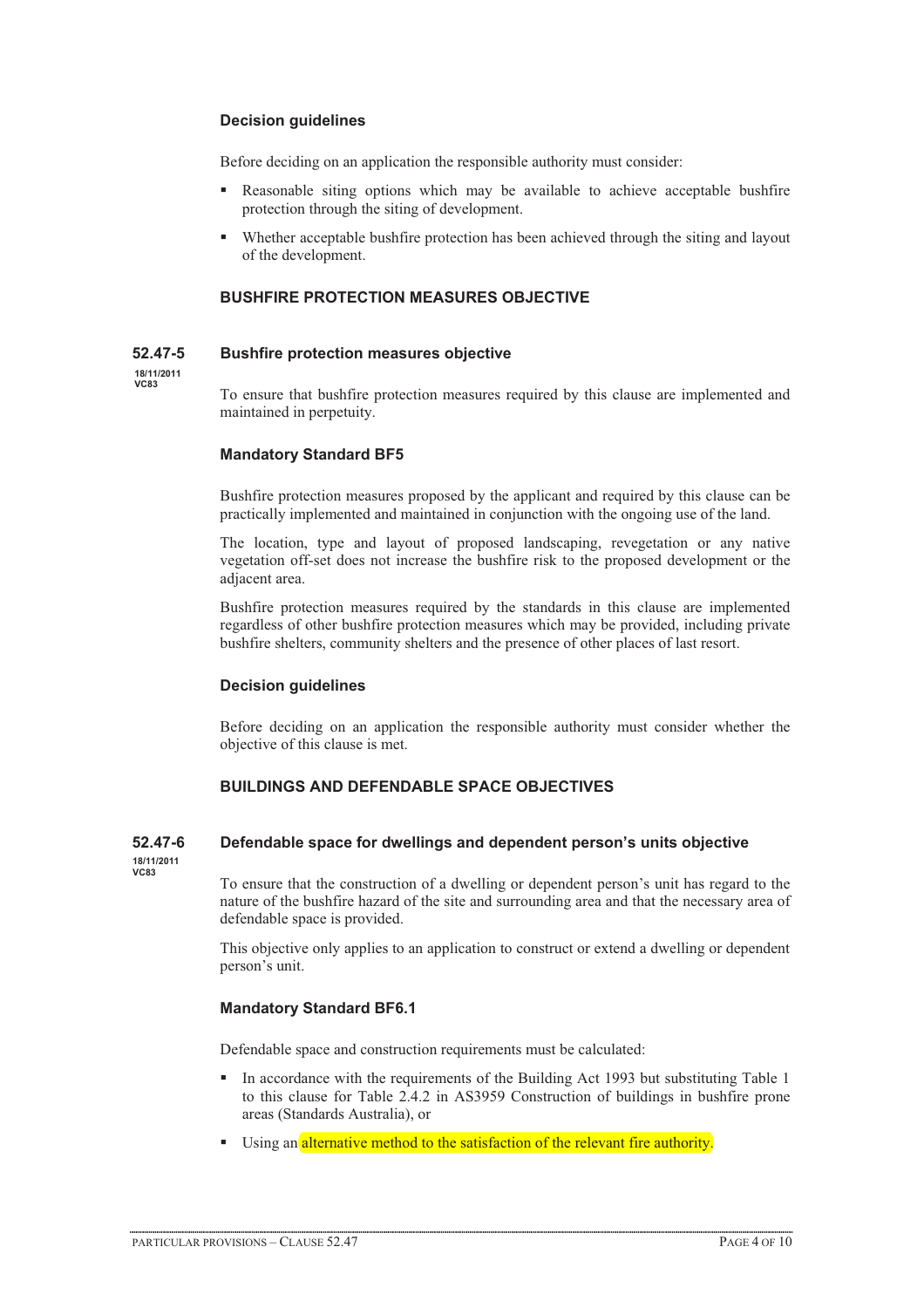# **Standard BF6.2**

The dwelling or dependent person's unit should:

- - Be provided with defendable space and construction requirements for a BAL-29 or less as specified in Table 1, or
- - Be provided with defendable space and construction requirements for a BAL-40 as specified in Table 1 if it can be demonstrated that defendable space for a BAL-29 cannot be achieved due to significant siting constraints.

This does not apply where an *alternative method* in accordance with BF6.1 is used to calculate defendable space and construction requirements where the dwelling or dependent person's unit should:

- - Be provided with construction requirements for a BAL-29 or less and appropriate defendable space.
- - Be provided with construction requirements for a BAL-40 and appropriate defendable space if it can be demonstrated that defendable space for a BAL-29 cannot be achieved due to significant siting constraints.

### **Mandatory Standard BF6.3**

Where a dwelling or dependent person's unit cannot meet Standard BF6.2, an alternative solution may be considered where:

- The application is for building and works associated with a single dwelling or dependent person's unit on a lot:
	- That was created before 18 November 2011.
	- Located in an established urban area and is in the Residential 1 Zone, Residential 2 Zone, Residential 3 Zone, Mixed Use Zone or Township Zone.
- There are significant siting constraints and it is demonstrated that defendable space for a BAL-40 or less cannot be achieved, including having regard to Standard BF9.
- Additional bushfire protection measures are incorporated into the proposal, including in relation to access, water supply, landscaping and vegetation management, construction and emergency arrangements to the satisfaction of the relevant fire authority.
- - It is demonstrated that Standard BF6.2 has been implemented to the fullest possible extent having regard to the site constraints and the nature of surrounding development.
- - The dwelling or dependent person's unit is sited no closer to the bushfire hazard than the dwellings on neighbouring properties.
- - The design and siting of the dwelling does not increase the risk from bushfire to other habitable structures on the site or in the surrounding area.
- - For an extension to an existing dwelling, the dwelling is sited no closer to the bushfire hazard than the existing building footprint.

### **Decision guidelines**

Before deciding on an application the responsible authority must consider:

- The objective of this clause.
- The bushfire site assessment prepared in accordance with Standard BF6.1.
- Whether the defendable space for a BAL-29 or less can be achieved.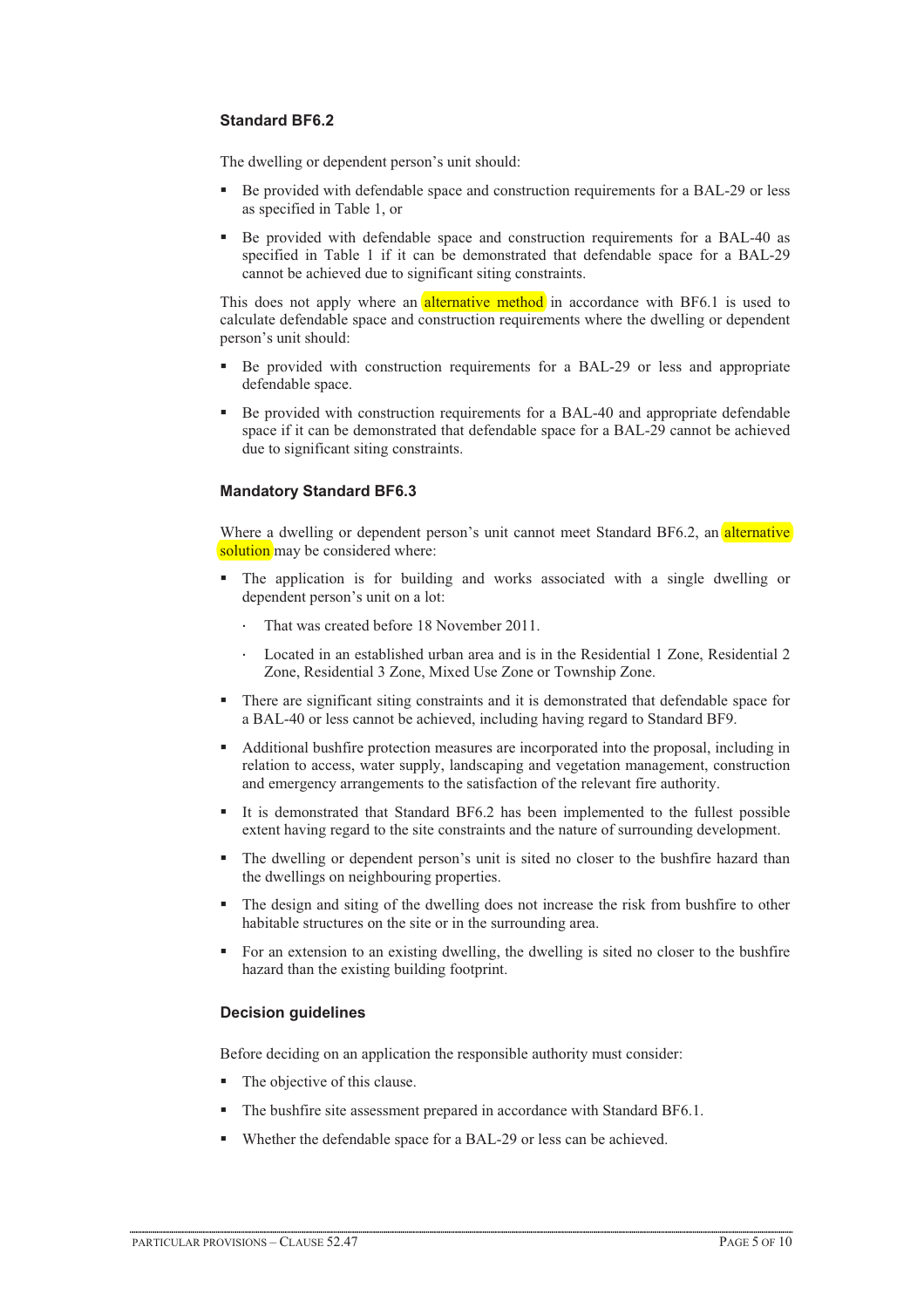- - The significance of any siting constraint and whether it has been demonstrated that defendable space for a BAL-40 or more is justified.
- Where Standard BF6.2 cannot be met, whether all relevant criteria in Standard BF6.3 have been met and whether the landscape beyond the site presents a bushfire risk which would warrant development not proceeding.

### **52.47-7 Defendable space for industry, office and retail premises objective**

**18/11/2011 VC83**

To ensure that the construction of a building has regard to the nature of the bushfire hazard of the site and the necessary area of defendable space is provided.

This objective only applies to an application to construct or extend a building in association with the following uses:

- -Industry
- -**Office**
- -Retail premises

### **Mandatory Standard BF7.1**

Defendable space and construction requirements must be calculated:

- - In accordance with the requirements of the Building Act 1993 but substituting Table 1 to this clause for Table 2.4.2 in AS3959 Construction of buildings in bushfire prone areas (Standards Australia), or
- Using an alternative method to the satisfaction of the relevant fire authority.

### **Standard BF7.2**

Buildings should:

- - Be provided with defendable space and construction for a BAL-29 or less as specified in Table 1, or
- - Be provided with defendable space and construction for a BAL-40 as specified in Table 1 if it can be demonstrated that defendable space for a BAL-29 cannot be achieved due to significant siting constraints.

This does not apply where an **alternative method** in accordance with BF7.1 is used to calculate defendable space and construction requirements where the buildings should:

- - Be provided with construction requirements for a BAL-29 or less and appropriate defendable space.
- - Be provided with construction requirements for a BAL-40 and appropriate defendable space if it can be demonstrated that defendable space for a BAL-29 cannot be achieved due to significant siting constraints.

### **Decision guidelines**

Before deciding on an application the responsible authority must consider:

- The objective of this clause.
- The bushfire site assessment prepared in accordance with Standard BF7.1.
- Whether the defendable space for a BAL-29 or less can be achieved.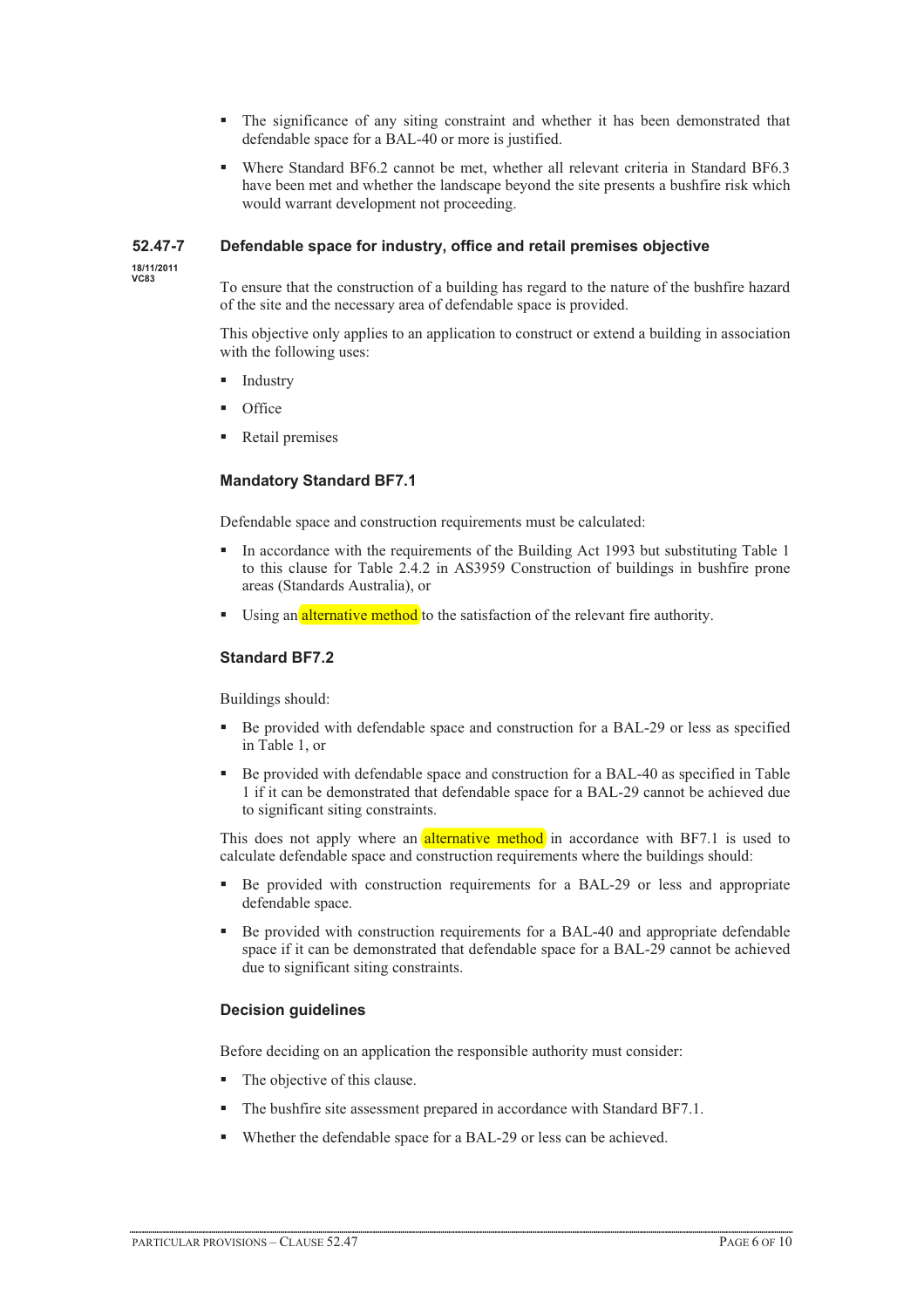- The significance of any siting constraint and whether it has been demonstrated that defendable space for a BAL-40 or more is justified.

# **52.47-8 Defendable space and construction for other occupied buildings objective**

**18/11/2011 VC83**

To ensure that the defendable space to be provided and the construction of buildings are appropriate to the number, age and mobility of anticipated occupants.

This objective only applies to an application to construct or extend a building in association with the following uses:

- -Accommodation (other than a dwelling or a dependent person's unit)
- -Child care centre
- -Education centre
- Hospital
- -Leisure and recreation
- -Place of assembly

# **Mandatory Standard BF8.1**

Defendable space and construction requirements must be calculated:

- - In accordance with the requirements of the Building Act 1993 but substituting Table 2 to this clause for Table 2.4.2 in AS3959 Construction of buildings in bushfire prone areas (Standards Australia), or
- Using an alternative method to the satisfaction of the relevant fire authority.

# **Standard BF8.2**

Buildings should be provided with the defendable space specified in Table 2. This does not apply where an alternative method in accordance with Standard BF8.1 is used to calculate defendable space and construction requirements where defendable space must be provided to the satisfaction of the relevant fire authority.

Buildings should be sited, designed and constructed having regard to the likely future occupants.

### **Decision guidelines**

Before deciding on an application the responsible authority must consider:

- The bushfire site assessment prepared in accordance with Standard BF8.1.
- -Whether an appropriate level of defendable space has been provided.
- - The characteristics of any likely future occupants including their expected age, mobility and capacity to evacuate during a bushfire emergency.
- -The intended frequency and nature of occupation.
- - The need for a bushfire emergency plan to be prepared to the satisfaction of the relevant fire authority.
- -Any relevant guidance published by the relevant fire authority.
- - The likelihood of fire service or other emergency service attendance in the event of a bushfire.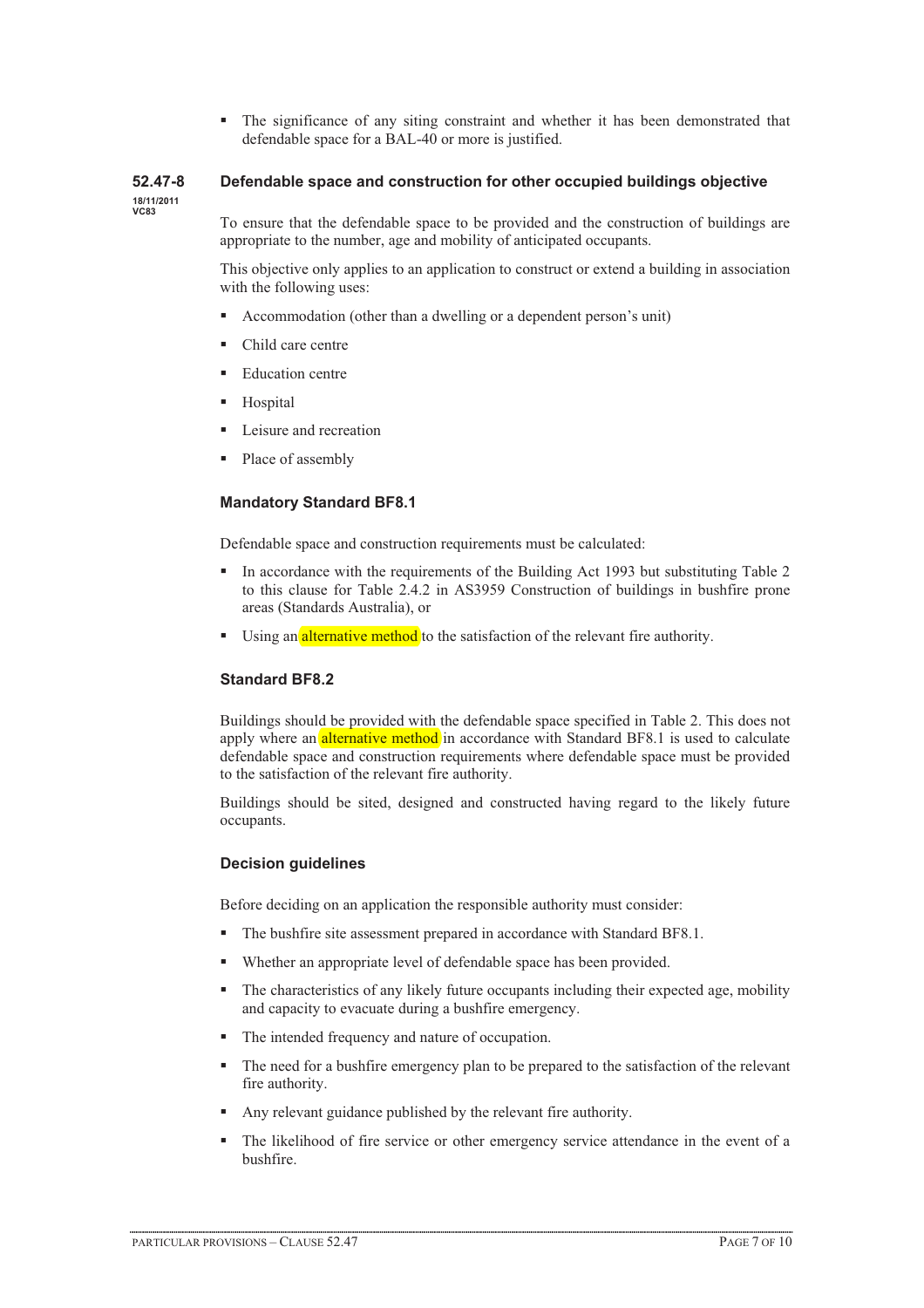$\blacksquare$  The need for bushfire emergency and evacuation procedures.

### **52.47-9 Defendable space location objective**

**18/11/2011 VC83**

To ensure defendable space is contained on the land to which the planning permit will apply.

## **Mandatory Standard BF9**

The defendable space required by Mandatory Standards BF6.1, BF7.1 and BF8.1 is located wholly within the title boundaries of the land to which the permit will apply. This standard does not apply where:

- The defendable space incorporates land:
	- that does not require management to minimise the spread and intensity of bushfire, or
	- that will be managed to minimise the spread and intensity of bushfire consistent with the purpose of providing defendable space.
- - There is reasonable assurance that the adjoining land will remain or continue to be managed in the same condition.

### **Decision guidelines**

Before deciding on an application the responsible authority must consider:

- -Whether defendable space has been provided on the lot subject to the application.
- - Whether defendable space to be provided on adjoining land meets the criteria set out in this standard.

### **52.47-10 Water supply and access objectives**

**18/11/2011 VC83**

To ensure the provision and adequate supply of water to facilitate fire fighting and property protection during and after the passage of a bushfire.

To ensure that safe access is provided for emergency and other vehicles at all times.

### **Mandatory Standard BF10**

All buildings and works must provide a static water supply and access to this water supply which meets the requirements of the relevant fire authority.

All buildings and works must provide access and egress arrangements which meet the requirements of the relevant fire authority.

### **Decision guidelines**

Before deciding on an application the responsible authority must consider:

- Whether the water supply and access requirements of the relevant fire authority have been met.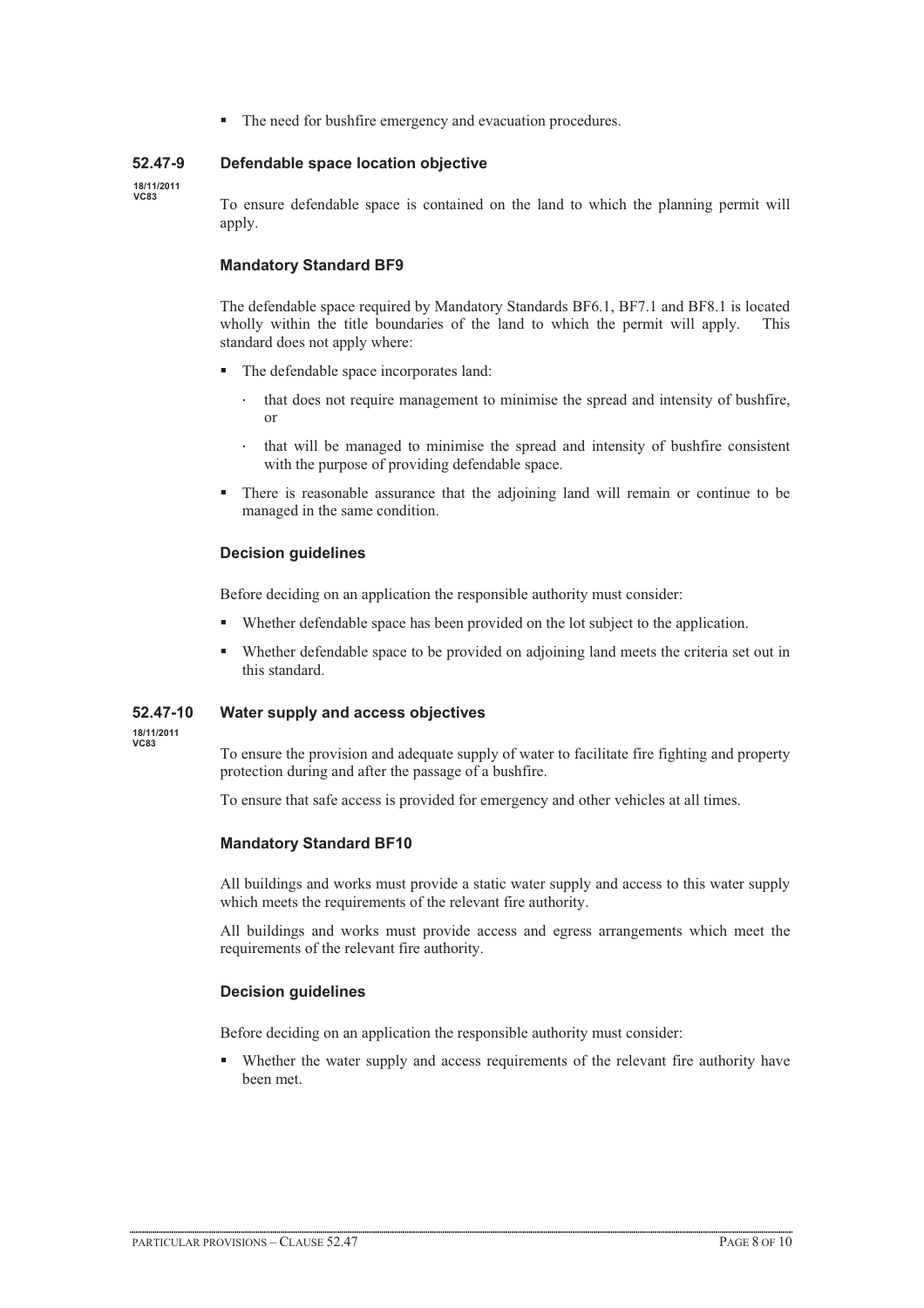|                                                                           |                     | <b>Categories of Bushfire Attack</b>            |                  |               |                  |               |                |                 |                  |  |
|---------------------------------------------------------------------------|---------------------|-------------------------------------------------|------------------|---------------|------------------|---------------|----------------|-----------------|------------------|--|
|                                                                           | Vegetation<br>class | <b>BAL 40</b>                                   |                  | <b>BAL 29</b> |                  | <b>BAL 19</b> |                | <b>BAL 12.5</b> |                  |  |
|                                                                           |                     | Defendable space inner and outer zones (metres) |                  |               |                  |               |                |                 |                  |  |
| All upslopes and flat land                                                | Forest              | 19                                              | 12               | 25            | 15               | 35            | 18             | 48              | 21               |  |
|                                                                           | Woodland            | 12                                              | 8                | 16            | 11               | 24            | 13             | 33              | 17               |  |
|                                                                           | Shrubland           | $\overline{7}$                                  | $\sqrt{3}$       | 9             | $\overline{4}$   | 13            | 6              | 19              | 9                |  |
|                                                                           | Scrub               | 10                                              | $\overline{4}$   | 13            | 6                | 19            | 8              | 27              | 11               |  |
|                                                                           | Mallee/Mulga        | 6                                               | 3                | 8             | $\overline{4}$   | 12            | 5              | 17              | 8                |  |
| (0 degrees)                                                               | Rainforest          | 8                                               | $6\phantom{1}$   | 11            | $\overline{7}$   | 16            | 10             | 23              | 13               |  |
|                                                                           | Grassland           | 6                                               | $\overline{0}$   | 9             | $\overline{0}$   | 13            | $\overline{0}$ | 19              | $\overline{0}$   |  |
|                                                                           | Forest              | 24                                              | 15               | 32            | 16               | 43            | 20             | 57              | 24               |  |
|                                                                           | Woodland            | 15                                              | 11               | 21            | 12               | 29            | 16             | 41              | 19               |  |
| Downslope > 0 to 5 degrees                                                | Shrubland           | $\overline{7}$                                  | $\overline{4}$   | 10            | 5                | 15            | $\overline{7}$ | 22              | $\boldsymbol{9}$ |  |
|                                                                           | Scrub               | 11                                              | 5                | 15            | $\overline{7}$   | 22            | 9              | 31              | 11               |  |
|                                                                           | Mallee/Mulga        | $\overline{7}$                                  | 3                | 9             | 5                | 13            | $\overline{7}$ | 20              | 8                |  |
|                                                                           | Rainforest          | 10                                              | $\overline{7}$   | 14            | $9\,$            | 20            | 12             | 29              | 15               |  |
|                                                                           | Grassland           | 7                                               | $\overline{0}$   | 10            | $\overline{0}$   | 15            | $\overline{0}$ | 22              | $\overline{0}$   |  |
|                                                                           | Forest              | 31                                              | 17               | 39            | 20               | 53            | 23             | 69              | 27               |  |
|                                                                           | Woodland            | 20                                              | 12               | 26            | 15               | 37            | 18             | 50              | 22               |  |
| Downslope >5 to 10 degrees                                                | Shrubland           | 8                                               | 5                | 11            | 6                | 17            | 8              | 25              | 10               |  |
|                                                                           | Scrub               | 12                                              | 6                | 17            | $\overline{7}$   | 24            | 10             | 35              | 12               |  |
|                                                                           | Mallee/Mulga        | $\overline{7}$                                  | $\overline{4}$   | 10            | 5                | 15            | 8              | 23              | 9                |  |
|                                                                           | Rainforest          | 13                                              | $9\,$            | 18            | 11               | 26            | 15             | 36              | 19               |  |
|                                                                           | Grassland           | 8                                               | $\boldsymbol{0}$ | 11            | $\boldsymbol{0}$ | 17            | $\mathbf 0$    | 25              | $\pmb{0}$        |  |
|                                                                           | Forest              | 39                                              | 20               | 49            | 23               | 64            | 26             | 82              | 31               |  |
|                                                                           | Woodland            | 25                                              | 15               | 33            | 18               | 45            | 22             | 60              | 25               |  |
|                                                                           | Shrubland           | 9                                               | 5                | 13            | 6                | 19            | 9              | 28              | 11               |  |
| Downslope >10 to 15 degrees                                               | Scrub               | 14                                              | 6                | 19            | 8                | 28            | 10             | 39              | 13               |  |
|                                                                           | Mallee/Mulga        | 8                                               | 5                | 11            | $\overline{7}$   | 18            | 8              | 26              | 10               |  |
|                                                                           | Rainforest          | 17                                              | 12               | 23            | 14               | 33            | 18             | 45              | 21               |  |
|                                                                           | Grassland           | 9                                               | $\mathbf 0$      | 13            | 0                | 20            | 0              | 28              | $\boldsymbol{0}$ |  |
| ] Defendable space inner zone distance from building facade (metres)<br>L |                     |                                                 |                  |               |                  |               |                |                 |                  |  |
| ] Defendable space outer zone distance from inner zone (metres)           |                     |                                                 |                  |               |                  |               |                |                 |                  |  |

**Table 1 Defendable space for Standards BF6.1, BF6.2, BF7.1 & BF7.2** 

*Note: Table 1 continues over the page.*